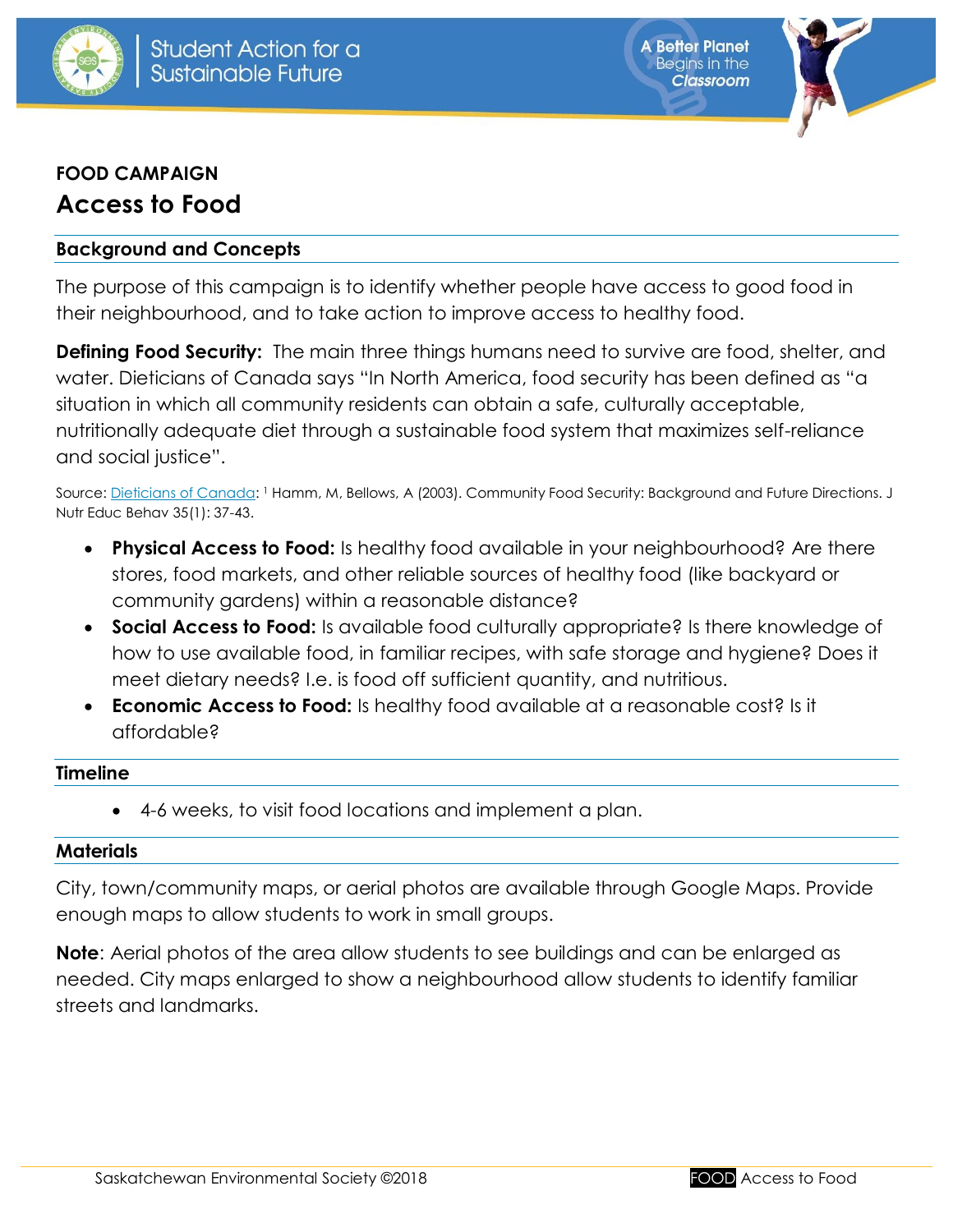



#### **Procedure**

## **Pre-Campaign Audit**

- **1.** Give each group of students a map. Allow time for them to figure out where they are on the map, including both where they live, the location of the school, and familiar landmarks.
- **2.** Identify and mark places on the map where students get food. For example, students may mark grocery stores, convenience stores, markets, food banks, school lunch programs, etc. Do not include restaurants.
- **3.** Use one of the following options to identify food access issues in your community. All three options include visiting locations to list and price food items, but can be adapted to suit your specific group.

## **Option 1: Assess Food Availability**

- Use the Option 1 Chart below, or make one of your own.
- Choose up to three places students/families go to get food.
- Record the distance from school and/or home to the location.
- List some of the food items available at each place.
- Record the cost of the items.

#### **Option 2: Analyze Your Grocery List**

- Use the Option 2 Chart below, or make one of your own.
- Choose up to three places students/families go to get food.
- Record the distance from school and/or home to the location.
- Create and agree on a set grocery list of food items that each student's family buys on a regular basis. Ideally, include items consumed each week. Pick specific food items like carrots, yogurt, chicken, frozen juice, etc. rather than general categories like meat or fruit.
- Record the cost of the items.
- Make a note if you cannot find the item in the location.

## **Option 3: Compare Neighbourhoods**

- Use the Option 3 Chart below, or make one of your own.
- Use a neighbourhood or city map to identify where people buy, grow, or get food.
- Compare the type and number of food locations between neighbourhoods.
- Evaluate physical, social and economic access to food between neighbourhoods.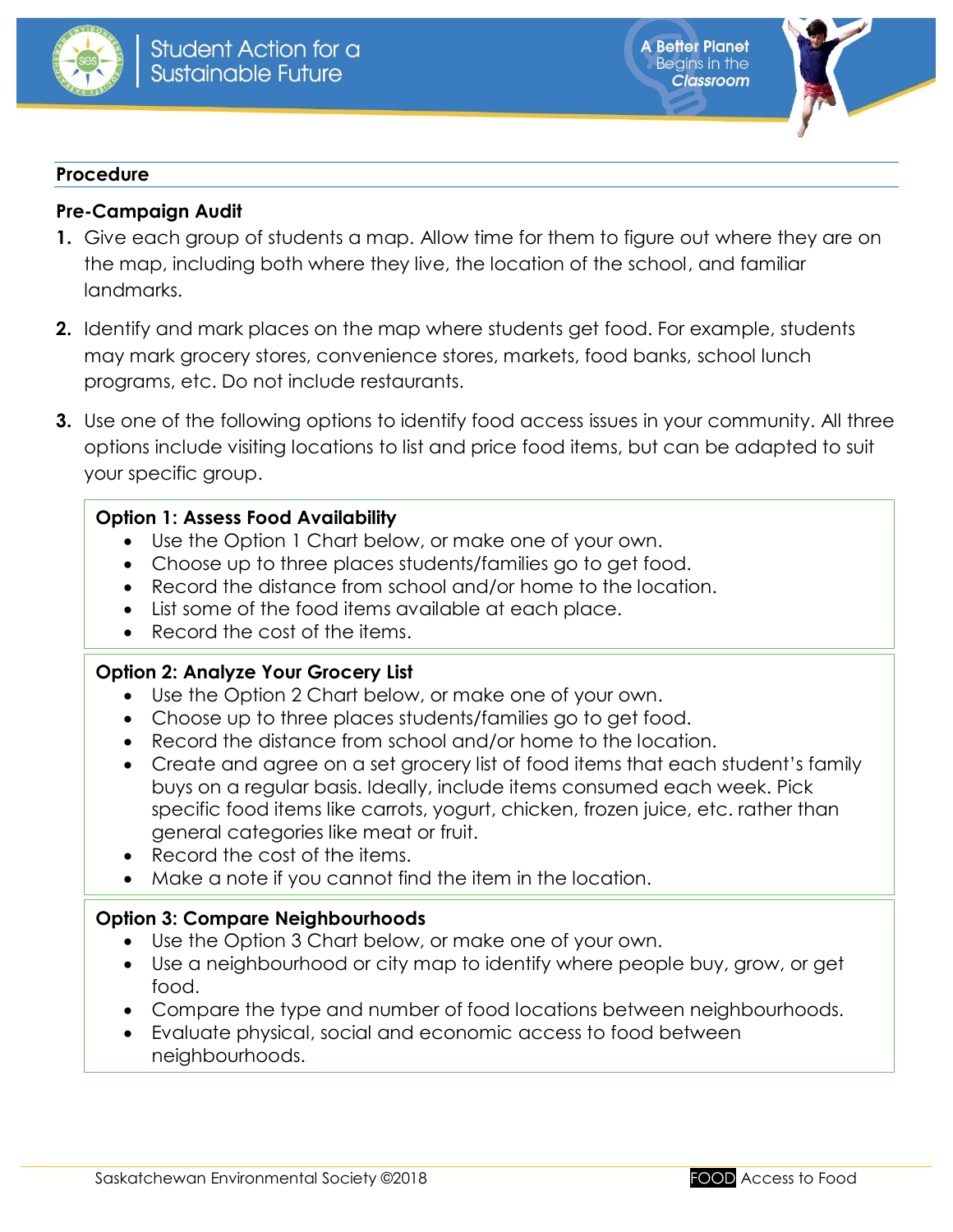

**A Better Planet** Begins in the

**Classroom** 

- **4.** Discuss if improved access to healthy food is needed in your neighbourhood.
	- **Physical Access to Food:** Is healthy food available in your neighbourhood? Are there stores, food markets, and other reliable sources of healthy food like backyard or community gardens within a reasonable distance?
	- **Social Access to Food:** Is available food culturally appropriate? Is there knowledge of how to use available food, in familiar recipes, with safe storage and hygiene? Does it meet dietary needs? I.e. is food off sufficient quantity, and nutritious.
	- **Economic Access to Food:** Is healthy food available at a reasonable cost? Is it affordable?
- **5.** Based on your findings, take action to improve food security in your neighbourhood or community in one or more of the areas (physical, social, economic). For example:

## **Campaign Ideas**

- Promote the CHEP [Good Food Box](http://www.chep.org/en/programs/good-food-box) (GFB) or [Community Markets.](http://www.chep.org/en/programs/community-markets) These programs provide families with fresh fruits and vegetables. Raise awareness about the local GFB depot or market to families in your school. Set up a depot or market at your school. Your action will offer students and families better access to fresh food.
- Get the CHEP [Good Food Box](http://www.chep.org/en/programs/good-food-box) (GFB) in your classroom. Order a box every two weeks for the duration of your project. Make use of the food in a variety of ways. Try different recipes, prepare shared meals, or distribute the food to students. Compare the cost and availability of items in the GFB with similar items found at the locations from your pre audit.
- Research culturally appropriate recipes. Prepare the recipes with food available in your neighbourhood markets.
- Send a persuasive letter to local grocery stores outlining the need for better access to healthy food in your neighbourhood or community.
- Attend a city council meeting to advocate for better access to food in your neighbourhood or community.
- Grow your own food. Does your school have a community garden on the grounds, or is there one nearby where your class could grow some of your own vegetables? [Agriculture in the Classroom](https://aitc.sk.ca/) has a number of resources on how to grow gardens, including their Little [Green Sprouts](https://aitc.sk.ca/school-programs/little-green-sprouts) program that focuses on growing indoors. In Saskatoon, [CHEP Good Food Inc.](http://www.chep.org/) supports school and community gardens with a number of initiatives.
- **6. Post Campaign Audit** As before, use option 1, 2, or 3 to assess whether your campaign improved physical, social, or economic access to food.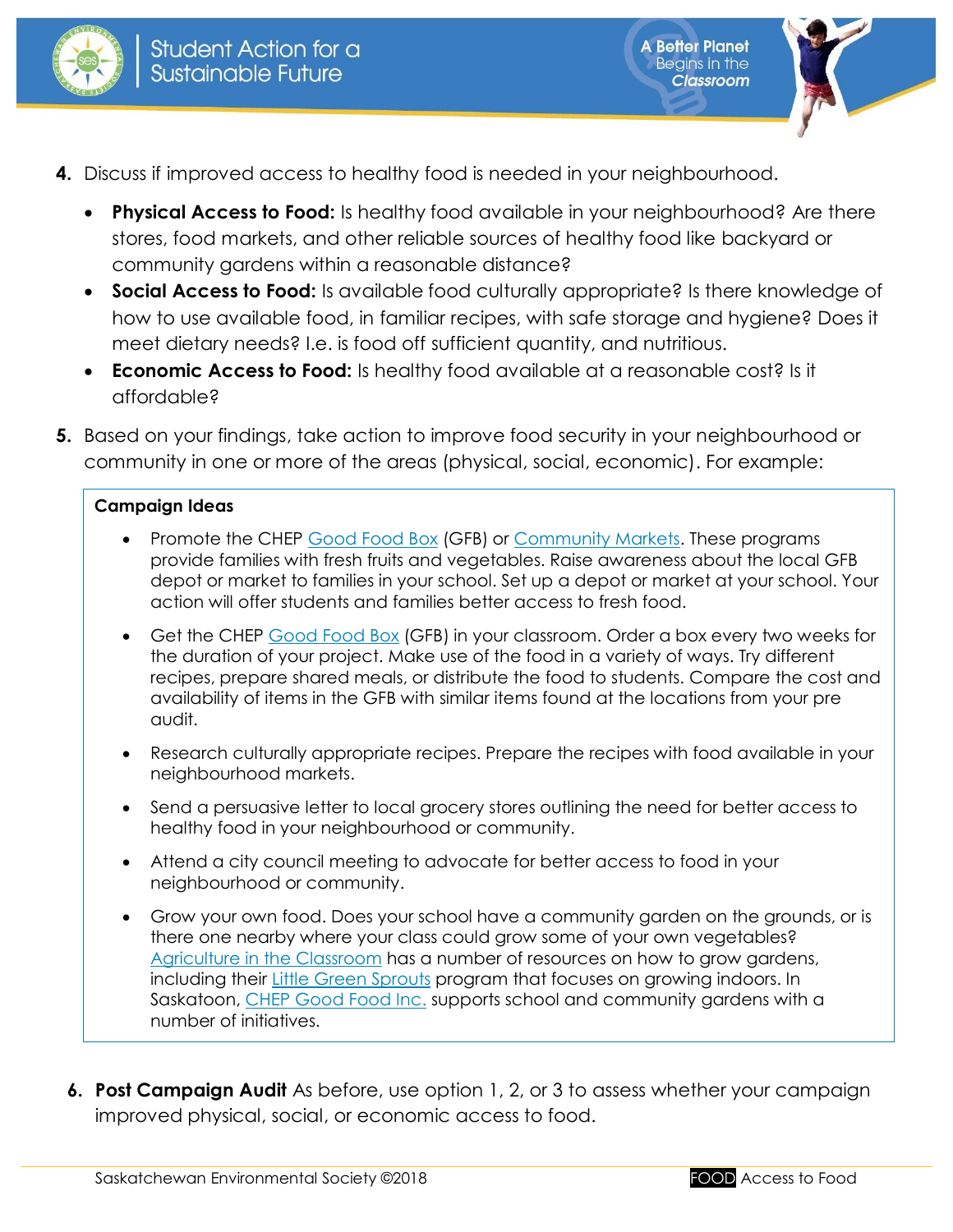



#### **Curriculum Connections**

**Grade 5 Science: Outcome: HB5.1** Analyze personal and societal requirements for, and impacts of, maintaining a healthy body.

**Health Education: Outcome: USC5.1** Analyze personal eating practices. **AP5.1** Design and implement, with guidance, two five-day action plans that embrace health opportunities or address health challenges related to personal eating practices, changes of puberty, impact of illness/disease, identity and well-being, violence, peer pressure, and self- regulation.

Grade 6 Social Studies: Outcome: RW6.2 Contribute to initiating and guiding change in local and global communities regarding environmental, social, and economic sustainability.

**Health Education: Outcome: AP6.10** Design and implement (with guidance) two six-day action plans that reflect affirmation of personal standards related to decision making, relationships, non-curable infections, stress management, body image, safety, and health promotions.

**Grade 7 Social Studies: Outcome: RW7.3** Assess the ecological stewardship of economies of Canada and the circumpolar and Pacific Rim countries.

**Health Education: Outcome: DM7.8** Examine and demonstrate personal commitment in making health decisions related to blood-borne pathogen information, safety practices, harmonious relationships, food choices, interpersonal skills, and morality. **DM7.9** Examine health opportunities and challenges to establish personal commitment goal statements related to blood-borne pathogen information, safety practices, harmonious relationships, food choices, interpersonal skills, and morality. **AP7.10** Design, implement, and evaluate three six-day action plans that demonstrate personal commitment to responsible health action related to blood-borne pathogen information, safety practices, harmonious relationships, food choices, interpersonal skills, and morality.

**Grade 8 Social Studies: Outcome: RW8.1** Analyze the social and environmental consequences of living in the Canadian mixed market economy based on consumerism. **RW8.2** Assess the implications of personal consumer choices.

**Health Education: Outcome: USC8.6** Examine and assess the concept of sustainability from many perspectives, and develop an understanding of its implications for the well-being of self, others, and the environment. **AP8.10** Design, implement, and evaluate three seven-day action plans that establish multiple supports for responsible health action related to family roles and responsibilities, non-curable infections/diseases, violence and abuse, body image, sustainability, and sexual health.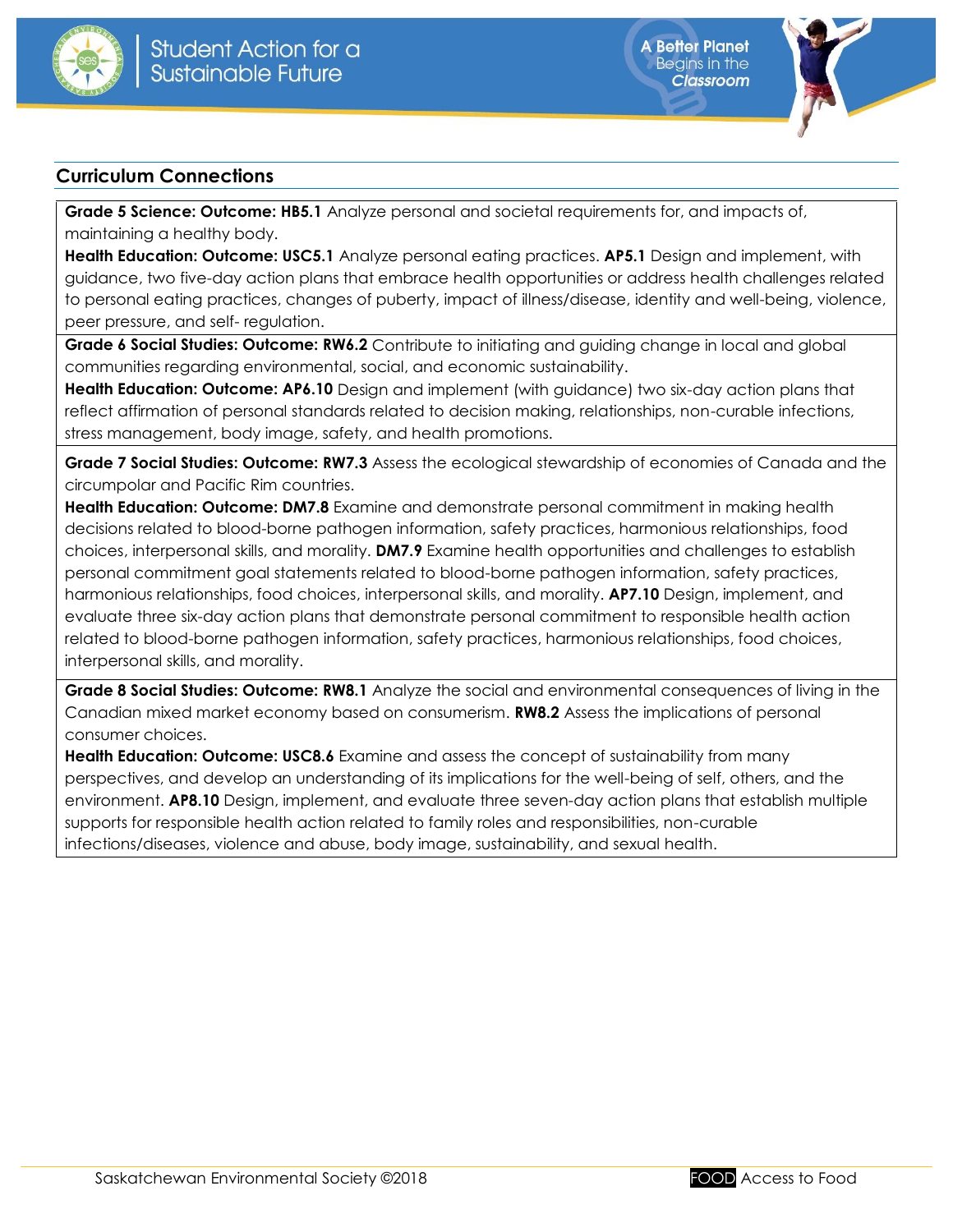| Option 1 & 2 Chart                                         | <b>Student Name(s):</b> |      | <b>Date:</b>                            |  |  |  |
|------------------------------------------------------------|-------------------------|------|-----------------------------------------|--|--|--|
| Location #1:                                               |                         |      |                                         |  |  |  |
| <b>Distance Between Location #1</b><br>and School/Home     | Food Item               | Cost | <b>Notes</b>                            |  |  |  |
|                                                            |                         |      | List affordable items:                  |  |  |  |
|                                                            |                         |      | List unaffordable items:                |  |  |  |
|                                                            |                         |      |                                         |  |  |  |
|                                                            |                         |      | List unavailable items:                 |  |  |  |
|                                                            |                         |      | What would improve this grocery source? |  |  |  |
|                                                            |                         |      |                                         |  |  |  |
|                                                            |                         |      |                                         |  |  |  |
| <b>Location #2:</b>                                        |                         |      |                                         |  |  |  |
| <b>Distance Between Location #2</b><br>and School/Home     | Food Item               | Cost | <b>Notes</b>                            |  |  |  |
|                                                            |                         |      | List affordable items:                  |  |  |  |
|                                                            |                         |      | List unaffordable items:                |  |  |  |
|                                                            |                         |      |                                         |  |  |  |
|                                                            |                         |      | List unavailable items:                 |  |  |  |
|                                                            |                         |      | What would improve this grocery source? |  |  |  |
|                                                            |                         |      |                                         |  |  |  |
|                                                            |                         |      |                                         |  |  |  |
|                                                            |                         |      |                                         |  |  |  |
| <b>Location #3:</b><br><b>Distance Between Location #3</b> |                         |      |                                         |  |  |  |
| and School/Home                                            | Food Item               | Cost | <b>Notes</b>                            |  |  |  |
|                                                            |                         |      | List affordable items:                  |  |  |  |
|                                                            |                         |      | List unaffordable items:                |  |  |  |
|                                                            |                         |      | List unavailable items:                 |  |  |  |
|                                                            |                         |      |                                         |  |  |  |
|                                                            |                         |      | What would improve this grocery source? |  |  |  |
|                                                            |                         |      |                                         |  |  |  |
|                                                            |                         |      |                                         |  |  |  |
|                                                            |                         |      |                                         |  |  |  |